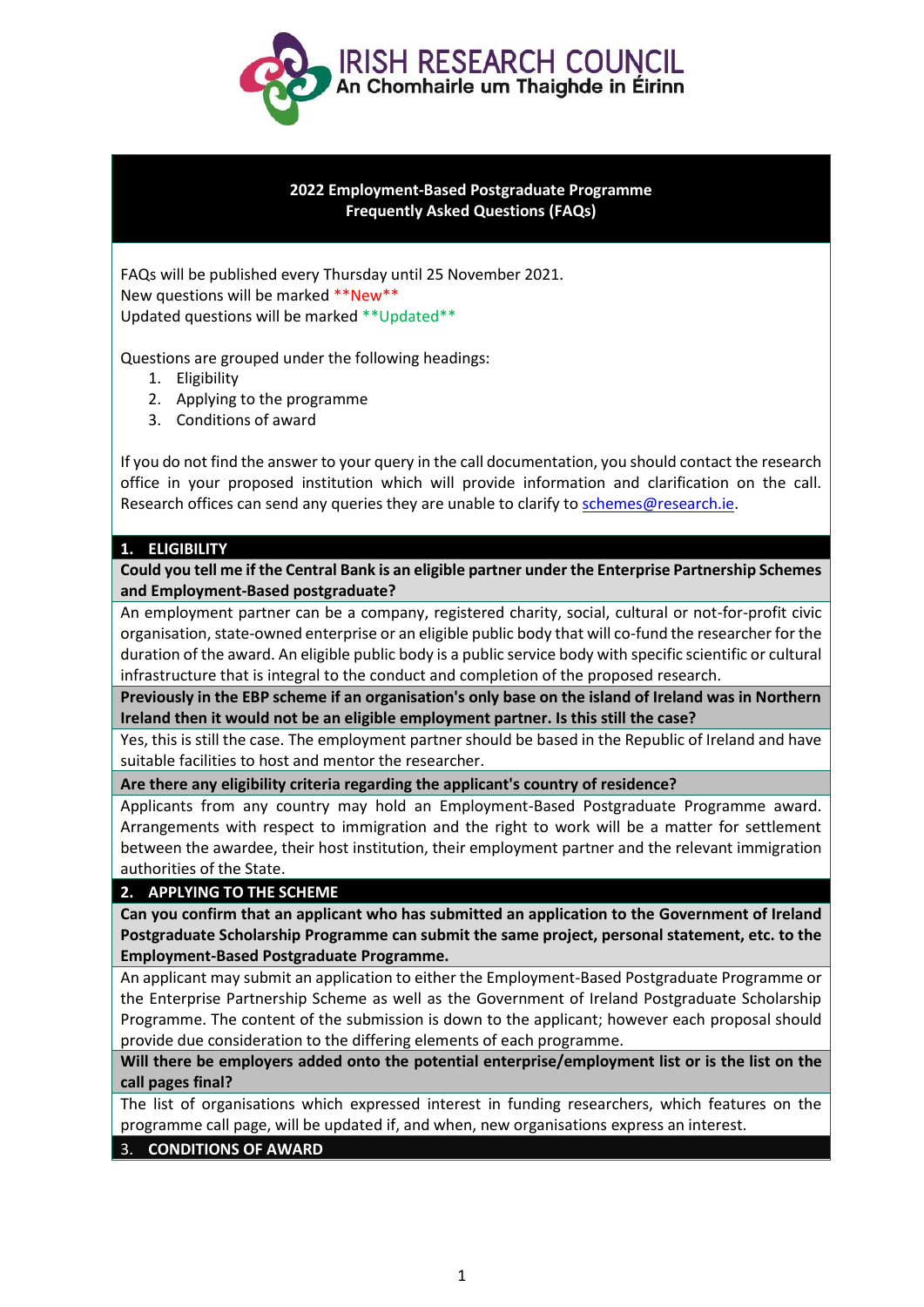

**Does the fee waiver for eligible NGOs apply to the Employment-Based Postgraduate Programme as well as the Enterprise Partnership Schemes?**

The fee waiver for eligible NGOs only applies to the Enterprise Partnership Schemes (Postgraduate and Postdoctoral) and not the Employment-Based Postgraduate Programme.

**Is it correct that the Awardee's net salary must not be less than €18,500 per annum and that there is no cap on the wage the employment partner pays the Awardee?**

The net salary must not be less than €18,500, or the net salary for graduate entry to the employment partner, whichever is greater. The awardee's salary, exclusive of tuition fees, should be negotiated between the awardee and the employment partner and be inclusive of the Irish Research Council's contribution of €18,500 per annum to the employment of the awardee. There is no cap in relation to the awardee's salary.

**If there is an applicant currently employed by an Employment Partner, is it possible for them to remain on their current salary if a partner is willing to pay the excess? Or will they will have to drop that salary to be in line with the €27,500 max award amount as outlined in the IRC's call document.**

The awardee's salary, exclusive of tuition fees, should be negotiated between the awardee and the employment partner and be inclusive of the Irish Research Council's contribution of €18,500 per annum to the employment of the awardee. There is no cap in relation to the awardee's salary.

**We have a query in relation to the T&Cs where is says 'awardees must be primarily based with the employment partner'. The employment partner has a main office and employs people based in the Republic of Ireland. The company allows all employees to work remotely predominantly with occasional visits to the office. Is it acceptable for the postgraduate employee to 'work from home' as long as they are based in the Republic of Ireland or should they be based at their higher education institution? They would be employed under the same conditions as other employees with remote access to the resources, facilities, training and the staff required to support their postgraduate studies.**

The employment partner should be based in the Republic of Ireland and have suitable facilities to host and mentor the researcher. Awardees are primarily based with the employment partner which must employ them for the duration of the award as a full-time employee on the normal terms and conditions for salaried employees. If the normal terms and conditions for salaried employees include 'working from home', then the Irish Research Council does not have any issue with the awardee also doing so.

**\*\*Updated\*\* Is €9k the maximum amount of money (per year of award) that an employment partner will have to provide to the IRC. In other words, the company invoices the HEI for €18.5k per year of award which goes towards the scholar's salary, but the €9k is a separate transaction between the company and the IRC and the company will not be expected to pay more than this to the IRC? Can individual arrangements be made between the organisation and the IRC in respect of the annual €9k transfer?**

Employment partners are expected to commit a minimum of €9,000 per annum towards the cost of funding the researcher.

The Award will be paid to the Awardee's HEI by the IRC, quarterly in advance, with the first instalment to be made as soon as the Award commences. The IRC does not transfer any monies directly to the Awardee or the Employment Partner, the HEI will co-ordinate the payment of the award to the Employment Partner. It is the responsibility of the Awardee and Employment Partner to contact the relevant Postgraduate Grants office at the HEI with regard to administration at the HEI level funding.

The Awardee's salary, exclusive of Award fees, will be negotiated between the Awardee and the Employment Partner and is inclusive of the Council's contribution of €18,500 to the employment of